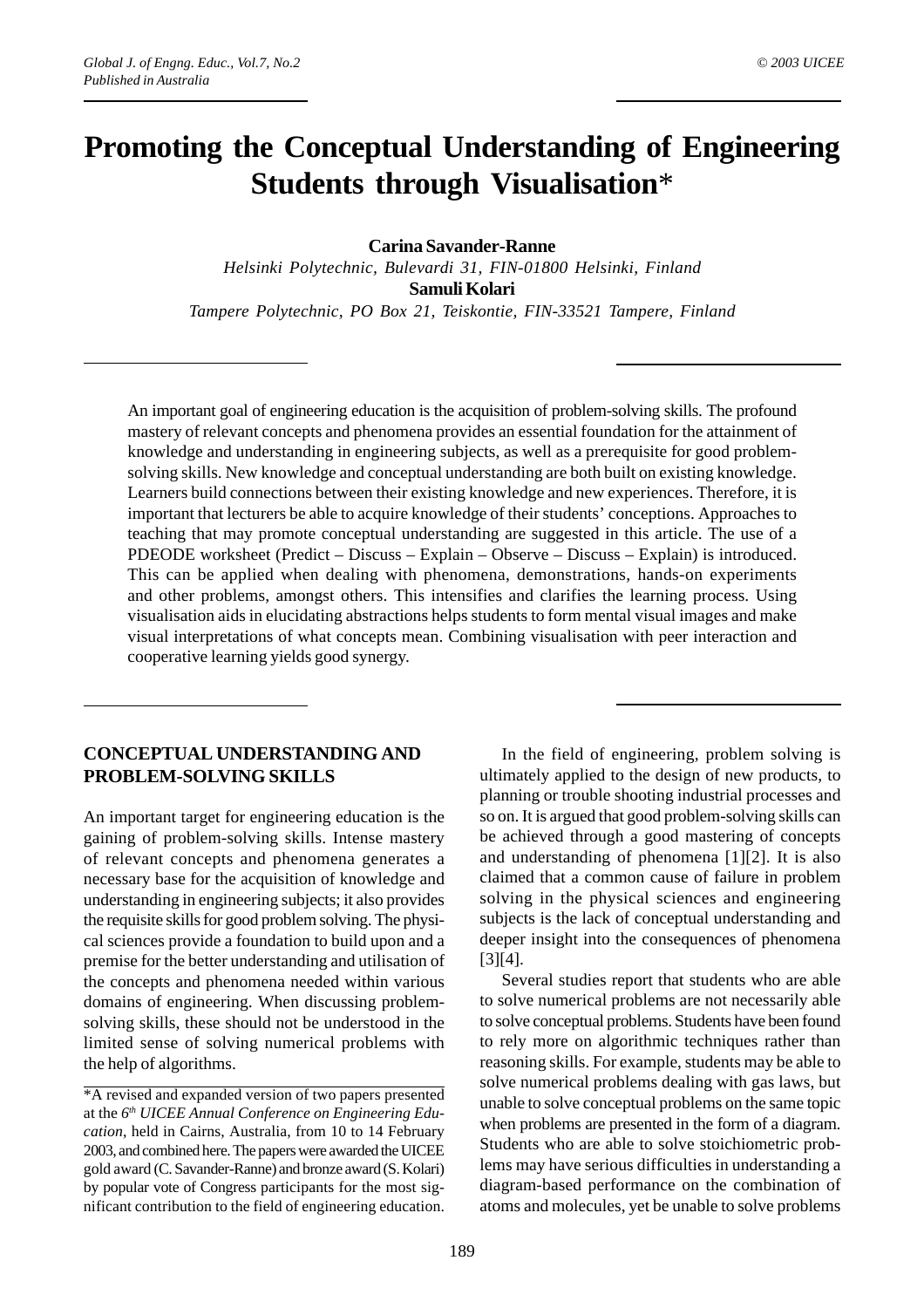presented in this form. Such results have been replicated in studies with both homogeneous and heterogeneous student populations. [5-10]

It has been noted that student performance is responsive to what textbooks and educators emphasise. The authors have experienced, and studies suggest, that a majority of problems set for students in the physical sciences are numerical rather than conceptual [11]. Much time and effort have been, and continue to be, devoted to teaching problem solving in the algorithmic sense. In some cases, this means that students merely explore in their minds the algorithms they hold and then manipulate, sometimes randomly, the most suitable ones. Conceptual understanding cannot be assumed to follow when the focus is on such narrowly defined problem solving. Conceptual understanding and a more qualitative approach need to be incorporated in setting educational goals and the instruction should be designed accordingly [5][9-12].

Approaches to teaching that may promote conceptual understanding are suggested in this article. Utilising visualisation aids in elucidating abstractions can help students to form mental visual images and make visual interpretations of what concepts actually mean. Positive synergy is generated by combining visualisation with peer interaction and cooperative learning.

#### **CONSTRUCTIVISM – PRIOR KNOWLEDGE**

One basic constructivist principle of learning is that new knowledge is built on existing knowledge. Learners build connections between that what they already know or have experienced and the material they are learning [13]. Jean Piaget asserts that knowledge is constructed through an adaptive process that consists of two complementary parts: assimilation and accommodation [14]. Assimilation refers to the creation of new knowledge structures by reviewing and building on existing knowledge structures. Accommodation is necessary when new perceptions and experiences do not fit existing knowledge structures and knowledge structures must be reshaped in order to accommodate the new experiences. Thus, what is learnt is dictated by two influences: the schemas that people already have in their heads and the information contained in the external stimuli that people respond to  $[15][16]$ .

Taking into consideration the impact prior knowledge has on learning, lecturers should have good knowledge of students' existing conceptions and a means to acquire greater insight into student knowledge. It is well known that students of engineering and the physical sciences possess so-called alternative or intuitive ideas and beliefs about phenomena. These might also be called everyday or naïve conceptions and are referred to as misconceptions in many studies. Of course, the fact that students have alternative frameworks holds true in other fields too; this may also be true for teachers and lecturers in some cases.

Conceptual change can be seen as learning new concepts or changing the meaning of concepts already held, preferably in a more scientific direction. By addressing students' alternative conceptions, lecturers can help learners to build meanings that are compatible with those accepted in science and technology.

The difficulties and importance of accomplishing conceptual change can well be understood on the basis of the information-processing model presented in Figure 1. The authors have modified the information-processing model [17][18]. This was based on Mayer, Johnstone and Kolb [19][20][21].

In the model described, the sense receptors accept new information, which is briefly held in the sensory memory. Relevant and irrelevant information is separated and the relevant moves on to the short-term memory, also called the working memory. The learner constructs new knowledge in the short-term memory by interpreting, organising and integrating selected information. This new organised knowledge interacts with the relevant old knowledge, which is retrieved from the long-term memory, and subsequently transforms it. Mental manipulations and arithmetic functions are carried out in the short-term memory. The long-term memory is the storage for knowledge structures.

In Figure 1, apprehension and comprehension mean two different and opposed processes of grasping or taking hold of experience. Apprehension means mainly taking hold of experience through reliance on tangible, felt qualities of immediate experience - understanding by a concrete experience [21]. For example, if one leaves his/her old-fashioned bicycle out in the rain, it will probably rust. Apprehension leads to one repainting and recoating it and being more careful of how one handles it. Comprehension means understanding through reliance on conceptual interpretation and symbolic representation – conceptualisation [21]. In this, case one has a deeper understanding of the concepts of rust and corrosion and one is able to design, for example, materials for a bicycle that are more corrosion resistant, but still fulfil the mechanical requirements.

According to constructivist approaches to learning, students must have a responsible attitude towards their own learning. Students have to be motivated and show commitment. A constructivist view on learning and knowledge is that knowledge is not directly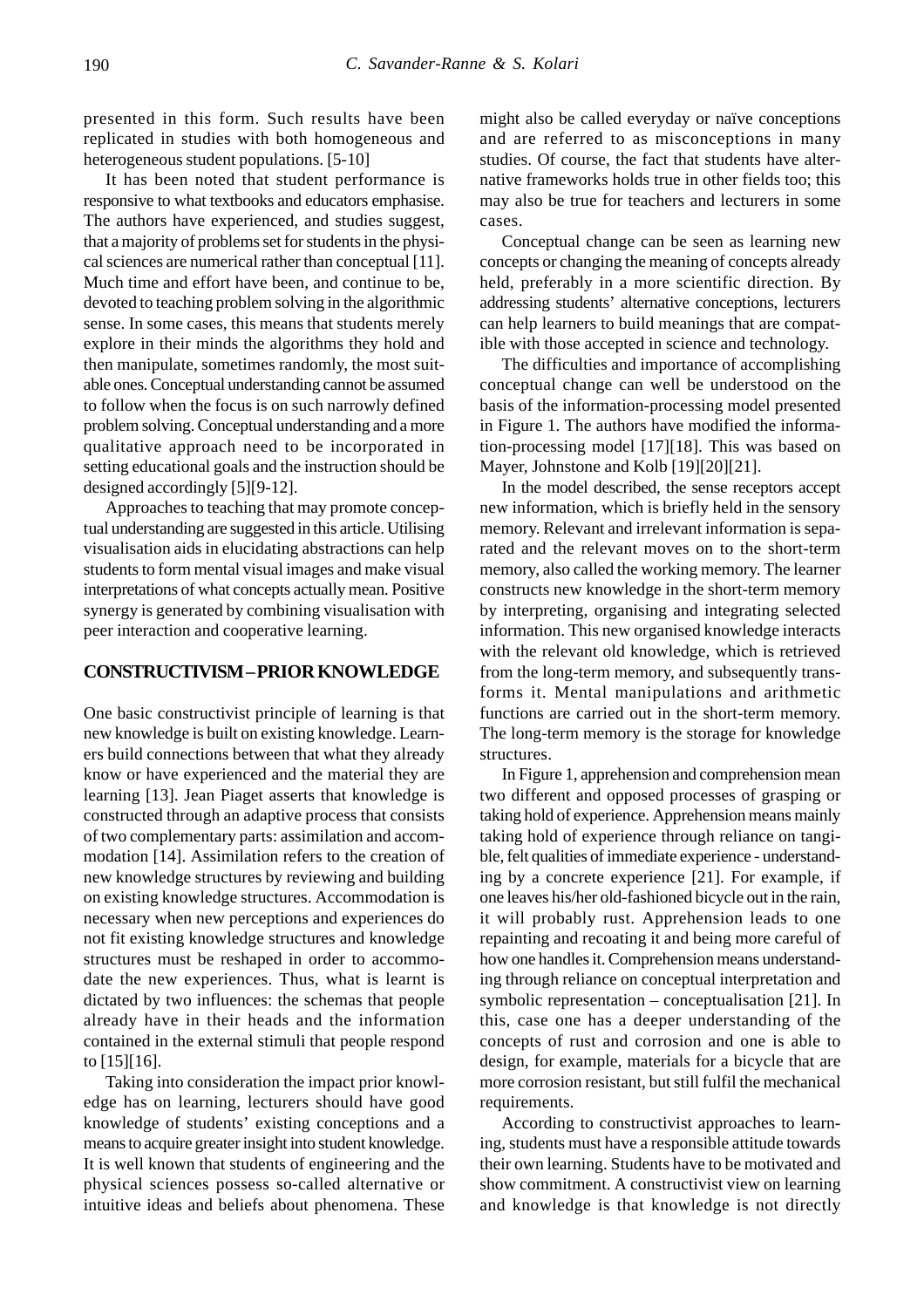

Figure 1: The information-processing model as modified by the authors [17][18].

transmittable from lecturers to learners. Learning and internalising knowledge demands an active engagement of learners whereby they build their own knowledge. The preconceptions, interests and motivations of students determine what they pay attention to. Their memory system interprets this selected information. The new information is integrated with the old and familiar information present in the long-term memory and the learner's prior knowledge base. Misconceptions are also a part of the learners' knowledge structures and interfere with subsequent learning so that the new information cannot be integrated appropriately; thus, weak understanding and misunderstanding of new concepts is inevitable [19][20][22-24].

Lecturers should be able to assist students in improving their conceptual understanding and problem solving skills. For this, lecturers need to have insight into students' prior knowledge. However, this is not sufficient in itself. It is important that students themselves are aware of their prior knowledge, preconceptions and possible misconceptions. Lecturers should therefore acquire tools that provide insight into students' conceptions and by which students are helped to become aware of their misconceptions [11][25][26]. An interactive learning environment can meet these requirements and, using a PDEODE worksheet (Predict – Discuss – Explain – Observe – Discuss – Explain), like the one shown in Figure 2, may be of assistance in achieving these goals.

# **ASSESSING CONCEPTUAL UNDERSTANDING**

It is not easy to know if students are learning, and even more so difficult to know whether they have achieved true conceptual understanding. Assessing understanding requires careful observation and thorough analysis. A student's ability to recite definitions of concepts is of limited value as an indicator of conceptual understanding. Definitions should, at the very least, be accompanied by examples. Even then, students are very talented in sorting out examples that they are sure of and avoiding those examples that they find unclear or difficult. Hence, no significant information is obtained on the quality of understanding of a concept. Additional questions need to be asked by which a definition can be clarified and situations need to be designed where justifications must be presented. As noted above, the ability to solve numerical problems and handle algorithms is no proof of conceptual understanding and does not display the conceptual dif-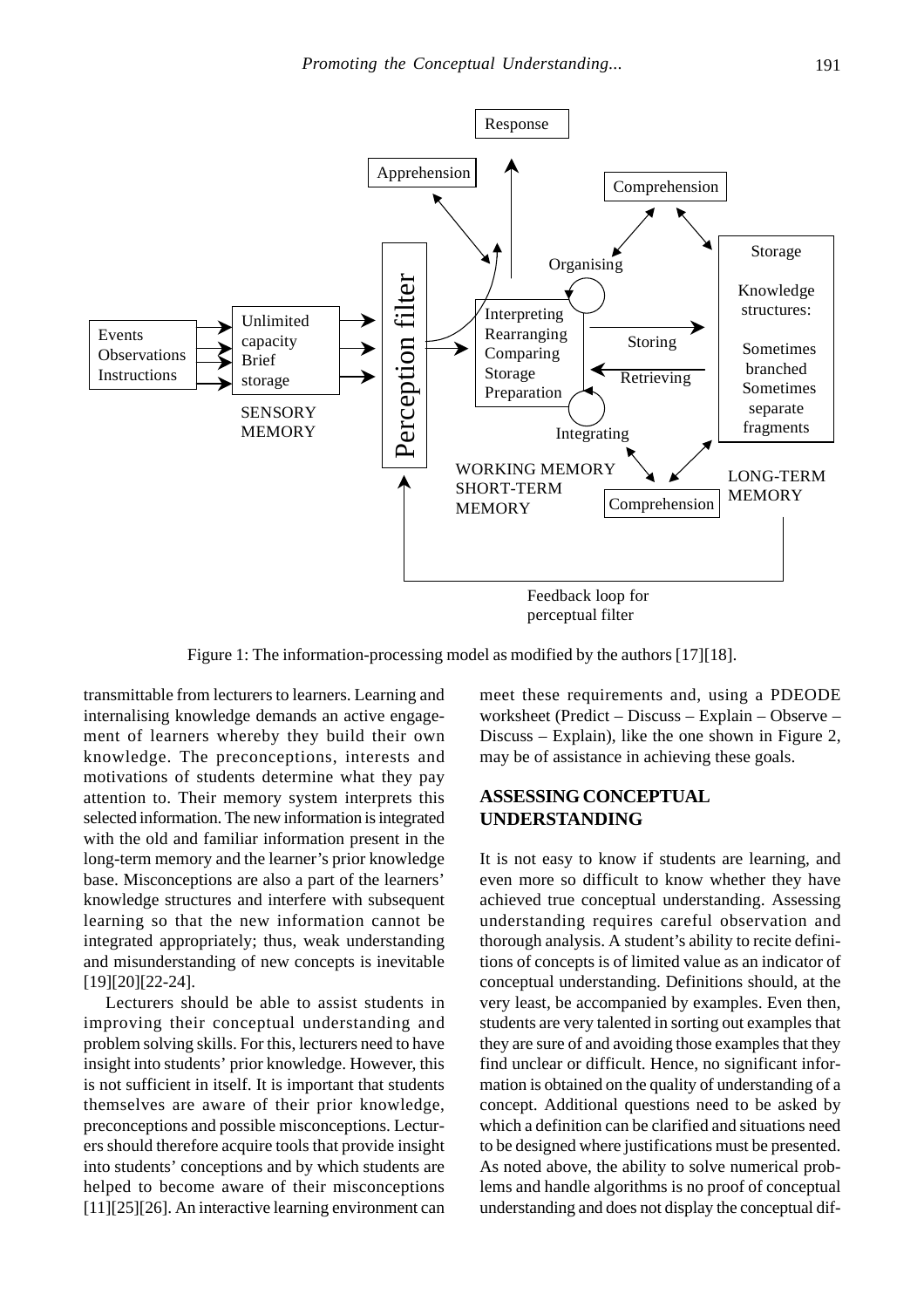| <b>PDEODE-worksheet</b><br>Topic: Combustion   | Name NN<br>12.1.2000<br>Date<br>Group $1B$                                                                                                                                                 |
|------------------------------------------------|--------------------------------------------------------------------------------------------------------------------------------------------------------------------------------------------|
|                                                |                                                                                                                                                                                            |
|                                                | Explanation/Reasoning When something burns, there will be some smoke vanishing and<br>there will only be ashes left. The ashes will be lighter because everything else is gone. ____       |
|                                                | Mutual explanation/reasoning (Group members NN and MM___________________________)<br>The ashes contain carbon and carbon is lighter than iron. Usually oxides will evolve. Thus, the       |
| smoke, no odour but heard some slight sputter. | Observations Iron wool really burned. It sparkled. We saw some light, felt some warmth, no                                                                                                 |
|                                                | The iron side went down. We were wrong! It became heavier! ______________________                                                                                                          |
| (Space for drawings)                           |                                                                                                                                                                                            |
|                                                | Explanations/Reasoning Oxygen combined with the iron and produced iron oxide. Iron<br>oxide is solid and stays in the cup. The mass in that cup increases. _______________________________ |
|                                                | <b>Comments/Questions 1.</b> Iron oxide does not evolve, it is solid, and it is not gaseous. ____                                                                                          |
|                                                | If we measure the increase of the mass, can we then conclude something about the oxidation                                                                                                 |

Figure 2: Worksheet for the PDEODE assignment modified by the authors on the basis of White and Gunstone [38].

ficulties of an issue and how a student is able to cope with these difficulties. Success in numerical problem solving may even be misleading.

The following are engagements that may give insight into student understanding. Ask students to:

- Define, describe and visualise a concept or phenomenon.
- Synthesise an answer by providing explanations and justifications, such as:
	- Why does something happen?
	- How does something happen?
	- What are the consequences of this?
- Analyse an example or information that is new to them.
- Transfer knowledge to new, yet related, situations.
- Identify relevant or related concepts and combine concepts.

## **Some Applications**

Students can be asked to utilise macroscopic, microscopic and symbolic levels in their descriptions and include justifications. Examples of this include:

- Define and describe in your own words what is rusting and what is corrosion.
- Describe what happens when iron rusts. Why does iron rust?
- Describe the processes involved when the following metals are exposed to a humid sea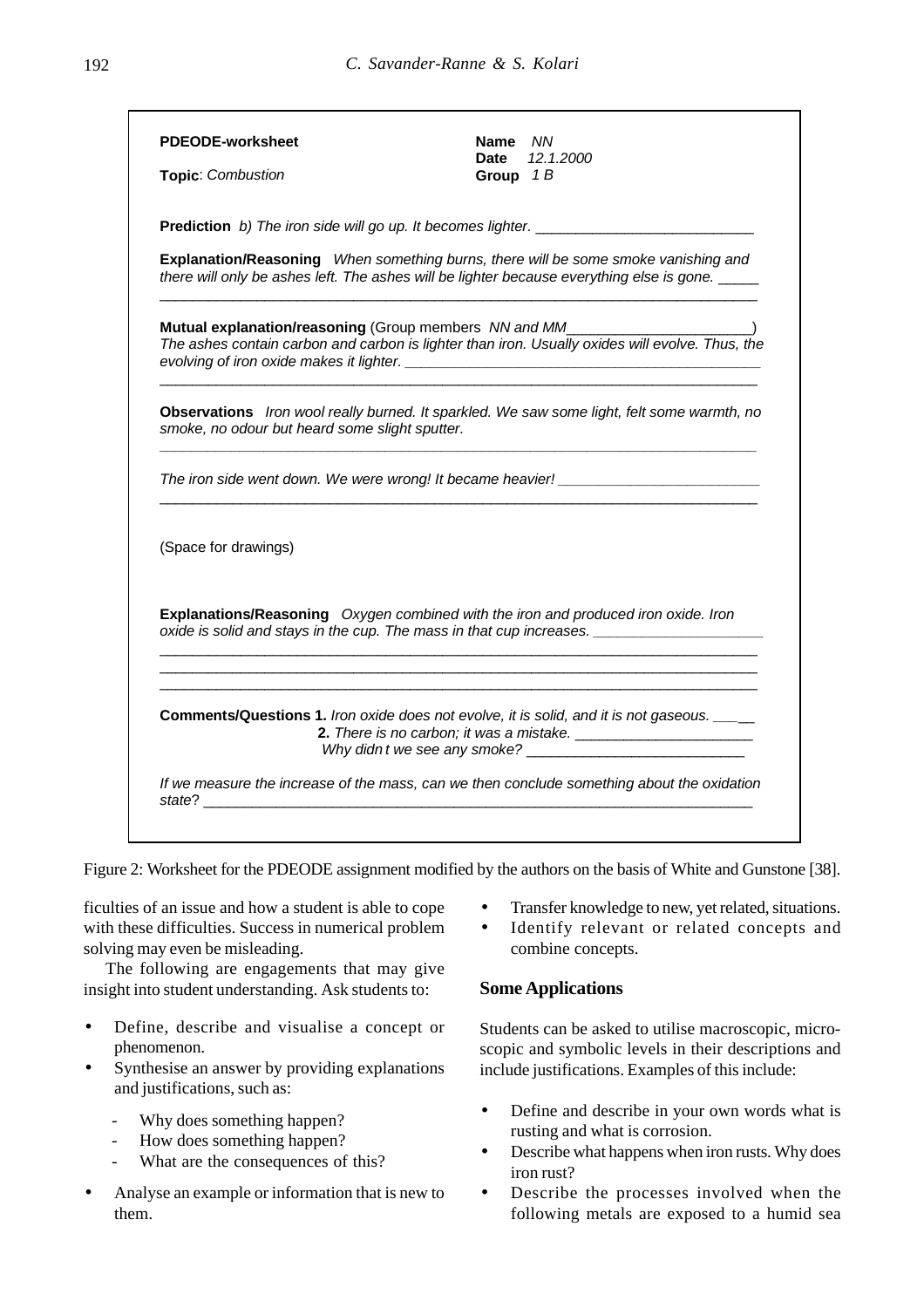climate: iron; aluminium; zinc; copper; silver; gold.

• Describe what happens in the following reaction:  $\Delta H = -nn$  kJ If B is oxygen, compare the reactions where A is hydrogen, where A is iron and where A is gold. Can you conclude anything by finding the value for nn in each case?  $A+B = C$ 

In the end, all means to test conceptual understanding have their limitations. The lecturer's pedagogical content knowledge and constant reflection on the formulation of questions and on student answers are needed for a successful outcome.

A successful approach to courses and lectures is very much due to the lecturers' constant reflection on questions such as:

- What concepts must be understood when dealing with this topic?
- Do my students master these necessary concepts? How can I guide my students to a better understanding and mastery of relevant concepts?
- What makes these concepts difficult?
- How can I visualise or elucidate these concepts?
- What misconceptions do my students hold?
- Why do they hold these misconceptions? What is the origin of these misconceptions?

In case studies on a textile engineering and a materials engineering course carried out by Kolari and Savander-Ranne, a concept test administered at the start of the course proved helpful in revealing what knowledge students possessed from previous courses [27][28]. The tests also revealed that few students possessed an active mastery of the essential concepts when commencing the courses.

These concept tests administered to textile and materials engineering students helped the lecturers to plan their lectures so that they were more congruent with students' existing knowledge [27][28]. They also helped students to decide how necessary it was to do some recalling of key concepts from prerequisite courses.

#### **DEALING WITH MISCONCEPTIONS**

There are many studies on students' misconceptions and the measures needed to correct these. It has also been shown in several studies that achieving conceptual change is difficult. One essential tool is to reveal what misconceptions students hold and to find out why they believe what they believe. Unless the source of the misconception is understood, it will be difficult, if not impossible, to deal with. It will be similarly difficult to guide students to a view that is compatible with that of the scientific community.

Learning and understanding require both perceiving and processing information. Learning and understanding are influenced by the ability to perceive, interpret and process information, integrate it with old knowledge structures and organise it, place it in their memory and retrieve it. Thus, these are all elements of the learning process. Individuals perceive and process information in different ways; as such, students display a diversity of learning styles [29].

Brain-based research during the last two decades has been able to track differences in learning styles of male and female students. Male students tend to be deductive in their conceptualisations while females tend to favour inductive thinking. Asking students to give examples is often easier for female students than for male students [30]. The way that lecturers deliver their lectures has a considerable influence on students' learning processes and how students are enabled to perceive, interpret and process knowledge. These subsequently influence the knowledge structures of the long-term memory (see Figure 1).

Although students are taught the basic properties of gases and the gas laws, some continue to think that gases do not have any weight. Students' everyday experiences, and what and how they have been taught, influence their conceptions. Everyday experiences of balloons, or of  $\mathrm{CO}_2$  gas escaping from bottles, give an impression that gases are always light. The belief that burning substances become lighter and vanish in the air is an expected one; this is because many burning substances give this impression [31][32]. Such visual impressions are difficult to overcome; however, using visualisation eligibly is also an efficient tool in order to achieve conceptual change.

A classical misconception of students, and one that Kolari and Savander-Ranne have met and dealt with, is that students believe that the bubbles evolving from boiling water are hydrogen and oxygen gas [31][32]. The reason for students having such a conception may lie in the chemistry taught at lower education levels. Students do not have a holistic picture of all of the concepts involved in vaporisation, phase changes and the breaking of bonds. It is a basic chemical principle that reactions are reversible and that energy either flows out of the system or into the system, depending on what direction of the reaction is studied.

 $H_2(g) + \frac{1}{2} O_2(g) \leq H_2$  $\Delta H = -242$  kJ

From the written reaction above, it can be seen that, when one mole of hydrogen and half a mole of oxygen react, one mole of water is produced. The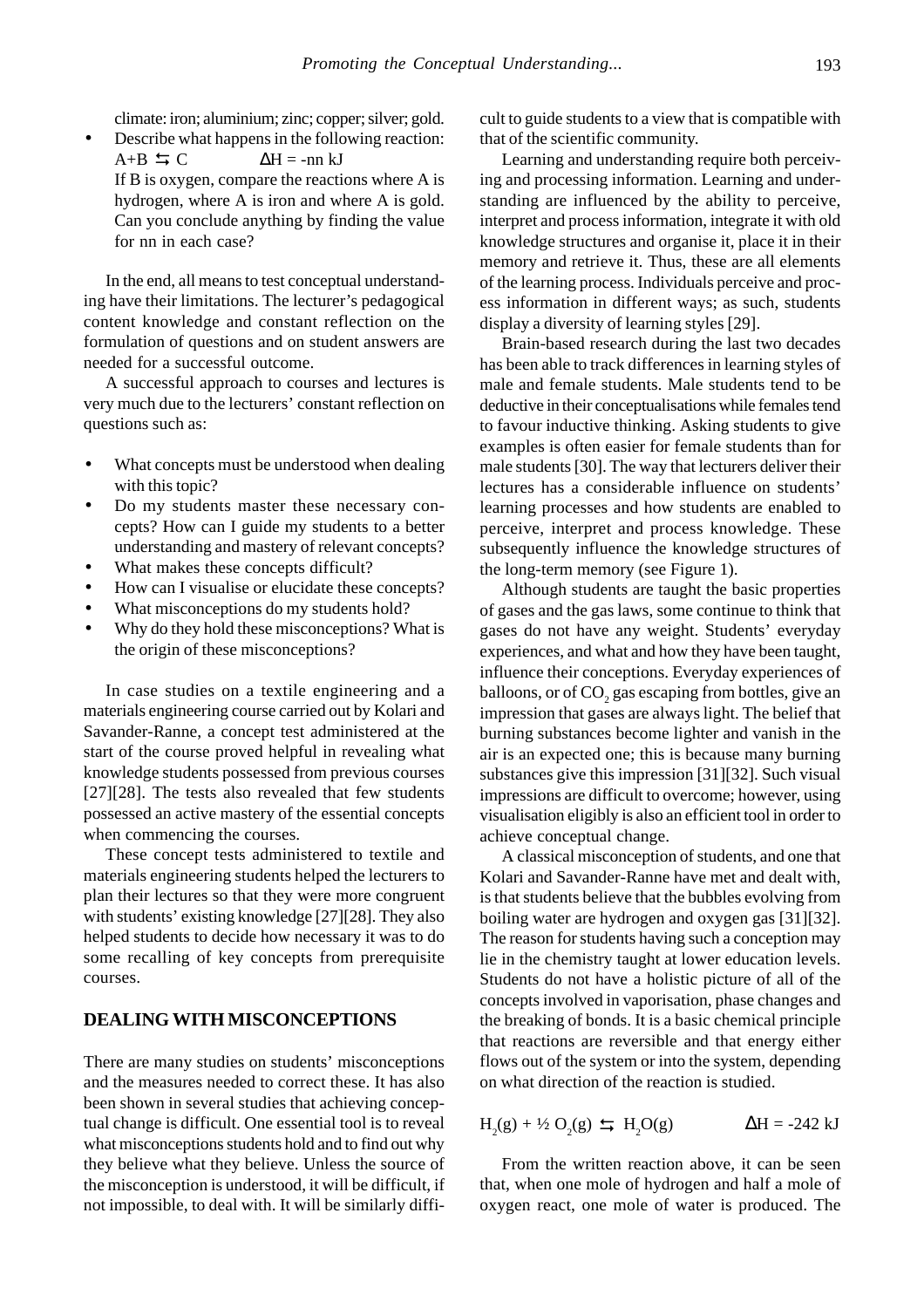enthalpy change is 242 kJ and energy flows out of the system. For the water to decompose, 242 kJ of energy per mole of water will be needed. A conclusion that the bubbles evolving are hydrogen and oxygen is understandable and may be due to students' beliefs that boiling the water introduces sufficient energy for the water to decompose.

Most students master the phenomenon of vaporisation. Many students also understand that a certain amount of heat is needed for phase changes to occur, just to break down intermolecular forces. What they do not necessarily realise is that decomposing a water molecule into hydrogen and oxygen requires much more energy because the intramolecular bonds between the hydrogen atoms and the oxygen atom then have to be broken. In this case, the misconception regarding the nature of the bubbles must be dealt with through a conceptual understanding of energy levels.

#### **MAKING USE OF PEER COOPERATION AND A PDEODE APPROACH**

Many lecturers employ a single approach when explaining – an approach that is declarative, procedural and theoretical in its knowledge orientation. Such an approach does not necessarily lead to students internalising the knowledge and being able to integrate and apply it. Concepts gain meaning for students, and mental models and schemes are constructed, on the basis of prior knowledge and what is perceived and experienced. Giving experiences and aiding perception is therefore important. Even though time is scarce, it would be beneficial to teach some concepts in two different ways, to try out new approaches or, better still, apply a completely new teaching method.

Students learn by different means and the development of meaning for a concept varies from student to student [29]. Peer interaction and cooperation give the means for students to benefit from several different approaches and have been documented as tools to foster conceptual understanding and conceptual change [33]. Encouraging students to discuss and cooperate presents an opportunity for them to deal with concepts, processes and phenomena in multiple ways. Peer interaction gives students the possibility to communicate with their partners, to discuss opinions and conflicts, make predictions, interpretations and explanations and to construct and co-construct knowledge. Students are forced to reflect when required to justify and defend their own ideas and points of view. They have to make their intuitive and emerging ideas explicit and public, but in an environment where nobody stands alone. In this context, it is important that there is an atmosphere in class and within the groups that supports discussion and a diversity of views [33][34].

A PDEODE – worksheet (Predict – Discuss – Explain – Observe – Discuss – Explain) (see Figure 2) can be applied when dealing with phenomena, demonstrations, hands-on experiments and other problems. This intensifies and clarifies the learning process. It is constructed in such a manner so that it will sit well when peer interaction is pursued and thereby helps both lecturer and students to proceed systematically.

The questions and problems chosen for a teaching approach involving cooperative learning and peer interaction should arouse discussion on the part of the students, encourage them to raise questions, to see things from different perspectives, to disagree in a constructive way and to present divergent solutions that can be justified from several points of view. The problems should be sufficiently challenging and designed so that inadequate knowledge and misconceptions are revealed. In science and engineering subjects, an experiential context should not be forgotten. Presenting a problem in connection with a demonstration or a laboratory can be very fruitful. Typically, the problem would require students to predict, conclude and explain what will happen. In the course of the demonstration or laboratory, they then experience what really happens and seek out reasons for any divergent predictions. In this way, students become interested and genuinely engaged. The PDEODE-approach helps both students and lecturers in this process.

Theories of concept learning have thus far been mostly based on a cognitive constructivist perspective on learning. A well-planned problem can include a cognitive conflict, which will aid in developing disequilibration in the minds of students. For a pair or a group to reach joint resolution, each participant will have to reflect on his/her own opinions and on those of their peers. The situation may then lead to a sociocognitive conflict described by Piaget, where both social and cognitive conflict are present [14]. As students become aware that there are points of view different from their own, they have to re-examine their own points of view and reassess their validity. They learn that they must justify their own opinions and communicate them well if they want others to accept them [35].

Peer cooperation also responds to Vygotsky's view that learning is the sharing of meaning in a social context [36]. His perspective on learning is situational and socio-cultural and he claims that higher mental functions are aided by social interaction, which precedes learners' internalisation of difficult scientific concepts. Tao and Gunstone have confirmed in a study of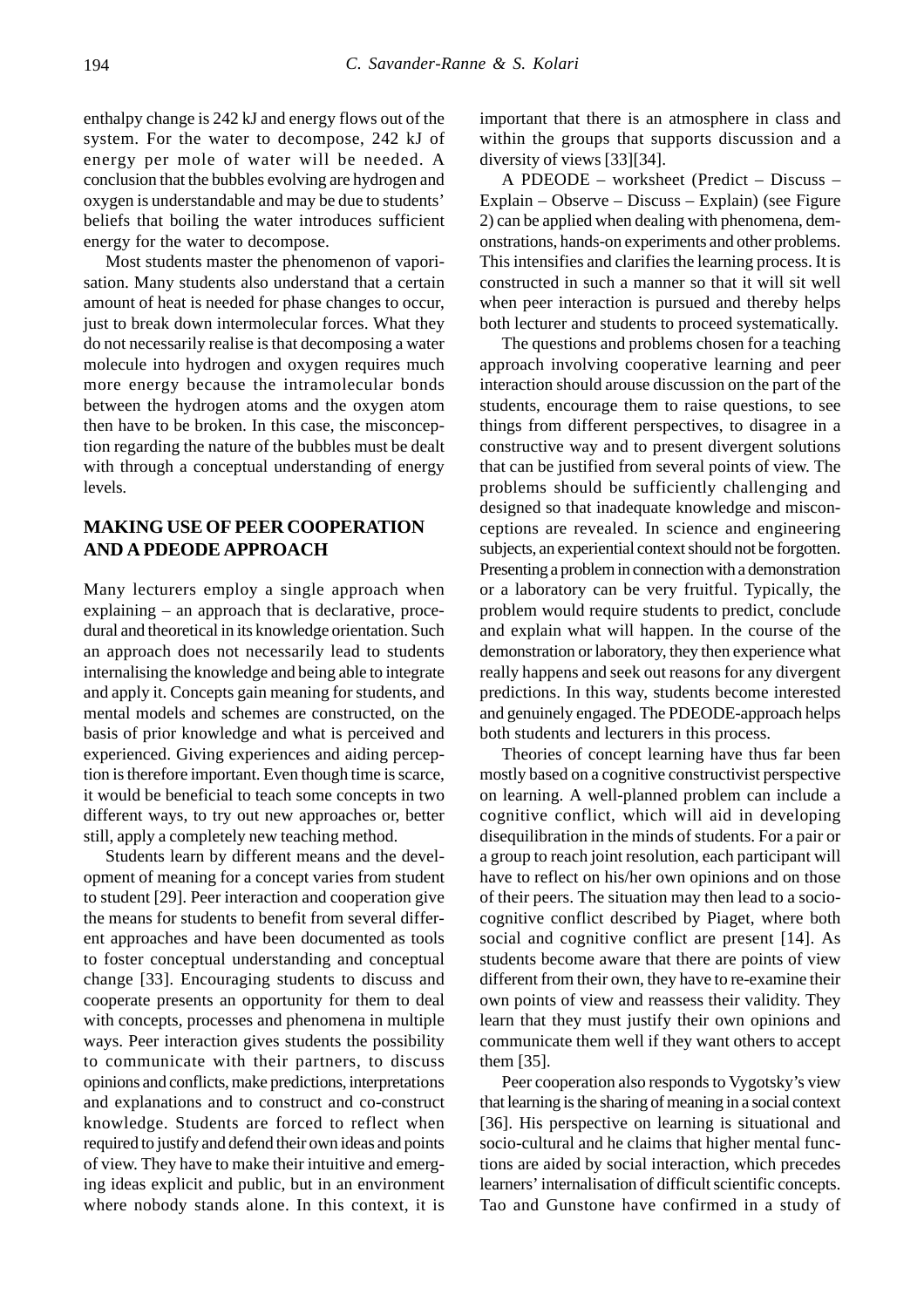collaborative learning at the computer that the social construction of knowledge takes place within the context of peer cooperation and that it leads to students' conceptual change in the learning process [37].

# **VISUALISING THE OXIDATION REACTION OF IRON AND USING A PDEODE APPROACH**

In order to illustrate visualising, elucidating and finding out student preconceptions, the authors combined the use of demonstration and the PDEODEworksheet. This was achieved by utilising an experiment on burning iron wool [22][31][32]. A small piece of iron wool is placed in one cup of a set of scales. Balance is maintained with weights placed in the other cup. Students are then asked: *What will happen when the iron wool is ignited?* The alternatives given are:

- a) The iron side will go down, it will become heavier.
- b) The iron side will go up, it will become lighter.
- c) The balance will remain stable.

Figure 2 shows the modified worksheet for the PDEODE assignment, while Figure 3 illustrates the demonstration procedure. Students are asked to make



Figure 3: Pattern for the phases of processing a demonstration or problem by using the PDEODE-worksheet.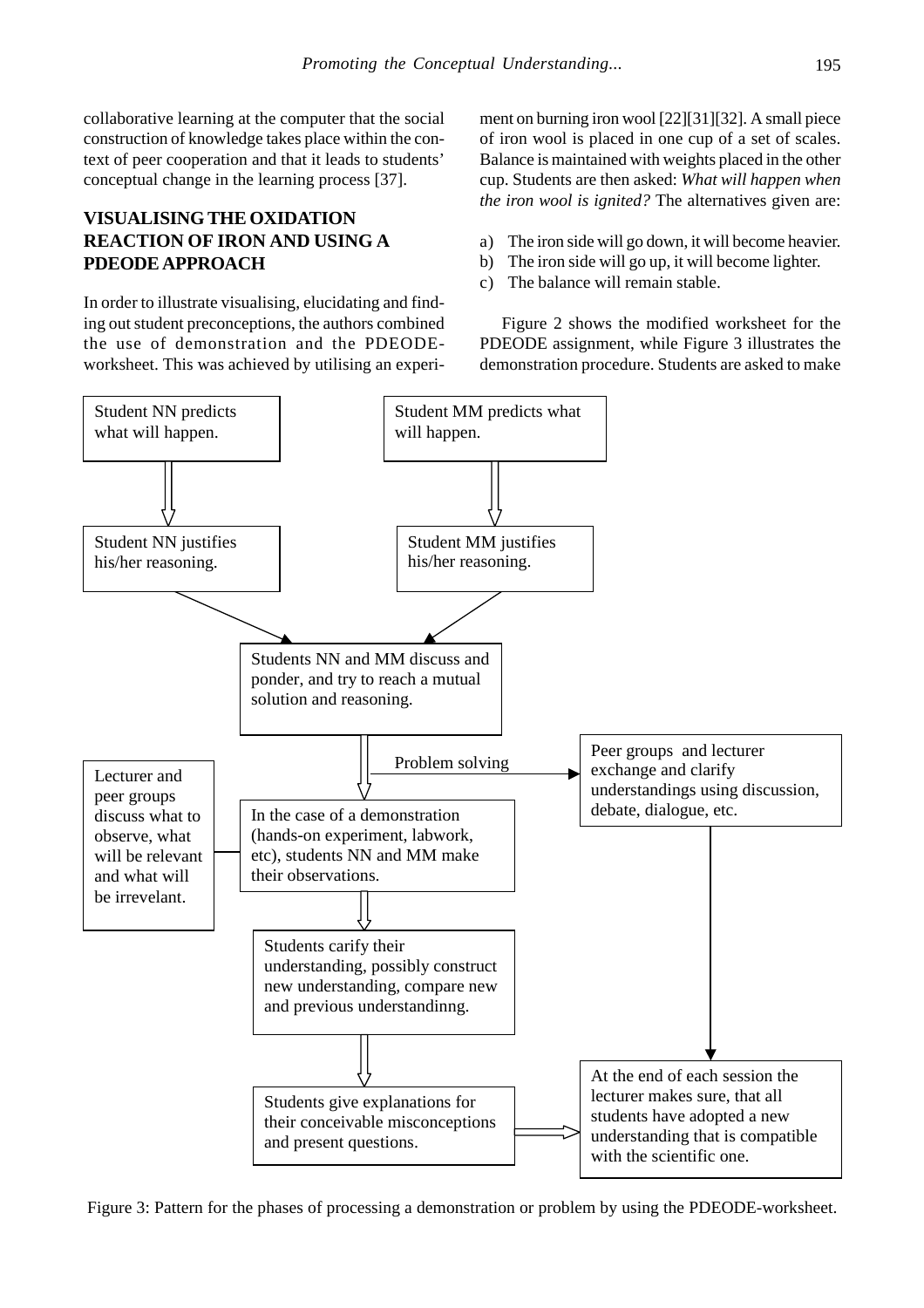predictions individually about this reaction and give explanations in order to support their predictions. Students are then asked to work in pairs (or small groups). They try to achieve a mutual result by discussing and pondering together. After this stage, it is often beneficial for the lecturer to take part in the discussion. Also, before demonstrating, it is of crucial importance that students get a clear picture of what and how to make observations. The lecturer should guide students to make observations that are relevant. This does not mean that students should be told what they are about to see, what will happen and why it happens. They should be left with the joy of exploration and making deductions.

After having recorded their observations during a demonstration, students are asked to reconcile their predictions with their actual observations. They can be able to replace their possible ineffective conceptions with new ones. In this method, it is important that students analyse, compare, contrast and criticise the different views when discussing in groups or pairs. At the end, all discrepancies between observation and prediction should be confronted [19]. This approach helps in creating a learning environment that supports the information-processing model.

#### **DISCUSSION**

As many writers have already stressed, the mastering of concepts and a conceptual understanding of phenomena and processes are the essential foundation for problem-solving skills [1-4]. The mastery of concepts should be so thorough that students are not only capable of solving problems in the physical sciences and specific engineering subjects, but that they are also able to transfer knowledge and skills to other subjects and disciplines and, later, to the demanding tasks of their future engineering profession.

The case studies on textile and materials engineering mentioned above revealed that having concerns and aiding students to acquire and update the necessary prior knowledge was worthwhile and resulted in better learning results [27]. Because subjects in the physical sciences and engineering are of a cumulative nature, lecturers need to make careful analysis of the subject matter and reflect on the key concepts that students need to master in order to follow the current lecture course. Curricula should be planned so as to be spiral in structure so that the special features of science and engineering subjects can be taken into account.

It is important that a clearly qualitative approach is included in teaching physical sciences and engineering subjects. Entry-level courses, in particular, are those where attention should be paid to a qualitative approach and conceptual understanding. It is natural for students to have difficulties in understanding concepts when abstract topics are taught and therefore important that lecturers present and discuss concepts and phenomena qualitatively before presenting the quantitative approach. Both instruction and assessment should ultimately be based on conceptual understanding if conceptual problems are to acquire the status they deserve. Conceptual problems may seem trivial and give the impression that the content of a course is ramped down, but a closer look reveals their difficulty and their importance. Student knowledge is often assessed in terms of three categories of questions: recall, algorithmic and higher order [39]. Conceptual questions fall in the category of higher order.

One way to apply a qualitative approach to teaching physical sciences and engineering subjects is to use visualisation, for example, with the help of demonstrations and PDEODE-worksheets. Their integrated use should be carefully planned so that both cognitive internalisation and cognitive externalisation are included [22][40-42]. Here, cognitive internalisation is the process of formation of cognitive structures through human perception, representation and conception, and cognitive externalisation, which is the process of the human utilisation of cognitive structures in order to solve problems [42]. Equally important are laboratories: a seamless integration of laboratories and lectures will aid in achieving cognitive internalisation and externalisation. The PDEODE-worksheet can also be combined with laboratories.

Many subjects included in engineering education, such as chemistry, physics and material sciences, involve abstract concepts. The presentation of these subjects requires representations at the macroscopic, microscopic and symbolic levels. [23] Understanding is difficult because students do not necessarily see the connections between these representations. Observations are made at a macroscopic level, explanations and theories are presented at an atomic or molecular level, and written presentations include the symbolic level using symbols, formulae and equations. All these levels should be included, for example, when working with demonstrations and laboratories. They should be processed and integrated thoroughly. The PDEODE-worksheet has turned out to be an efficient assistant in this regard. Peer working and cooperative strategies should be adopted in order to help students see the connections between these three levels and to discuss meaning. This will improve their conceptual understanding and problem solving skills [43].

If too much material is presented over a short period of time, the short-term memory may become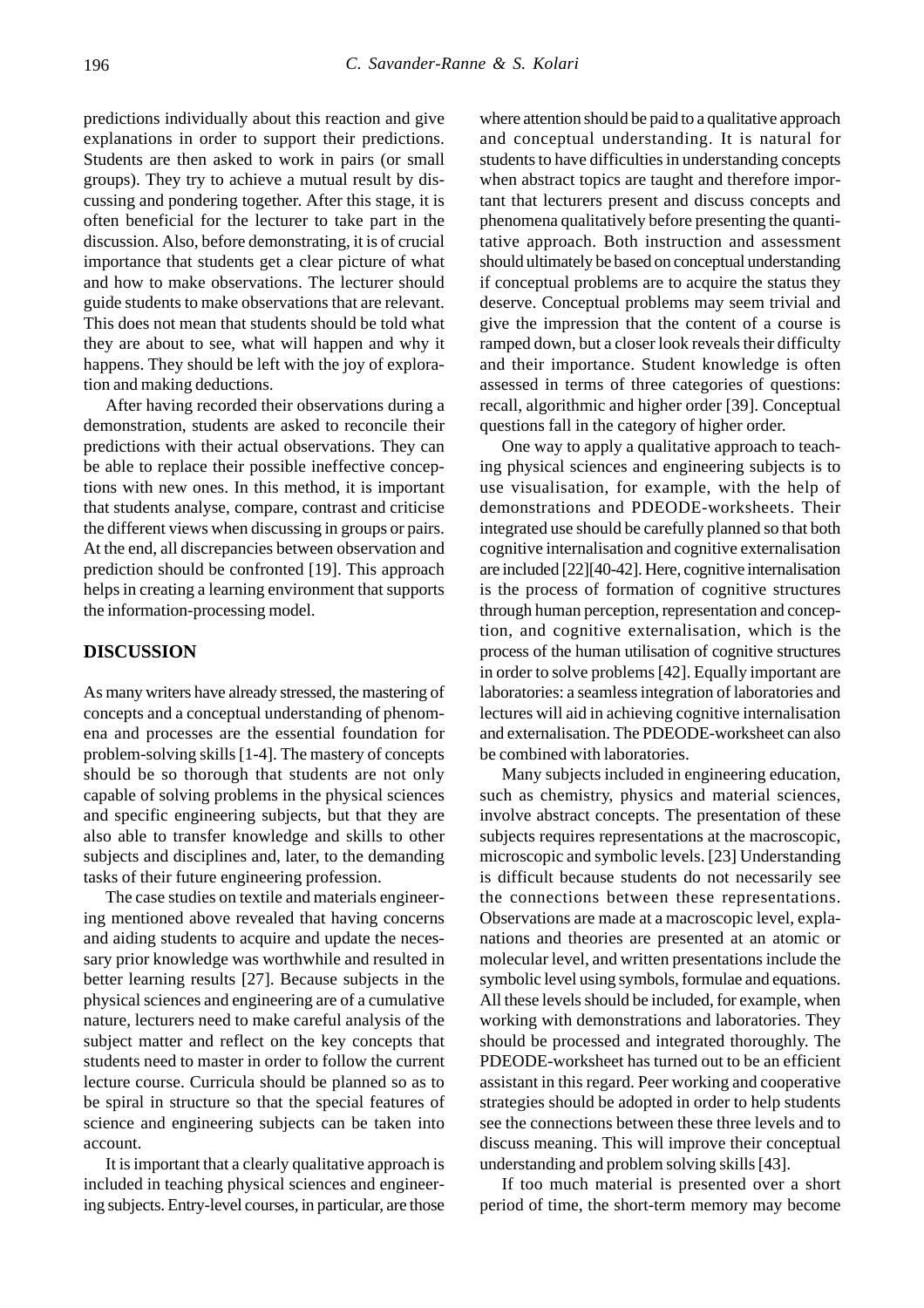overloaded and learning and understanding may be inhibited. When ideas are presented that do not match existing mental structures, students should be able to deal with them or else they burden their short-term memory without being able to process it into the longterm memory. It should be noted that the presented material can set off complementary chains of thought in the learner that they are thereafter unable to process sufficiently for new models to be constructed in the long-term memory [22][44]. It is important that the teaching methods and arrangements are such that they support the learning process so that students are able to carry out the transfer from the short-term memory to the long-term memory. The authors claim that visualisation in the form of, for example, demonstrations or hands-on experiments compiled with a PDEODE approach, peer working and cooperation, will enhance the learning process.

Learning is improved by revealing students' prior knowledge and helping them to be as up-to-date as possible when attending lectures [27][28]. Concept tests, pre-lecture and lecture tasks and encouraging students to actively participate in dialogue and discussion help students to have an active grip on the subject matter throughout the course. Discovering students' misconceptions and addressing them are essential if conceptual change and true understanding are to be achieved. There are several different strategies by which conceptual change can be attempted. The lecturer makes the choice.

Studies in engineering and science teaching have shown that peer interaction and cooperative learning can lead to statistically significant improvement in academic achievements [1][27][28]. Active learning activities have been successfully incorporated in many programmes in order to maintain a high level of commitment and excellence and to increase the number of students who persist with the sciences, mathematics and engineering programmes [43][45]. Indeed, the authors' studies on textile and materials engineering programmes have shown that female students have found peer interaction and cooperative learning suitable for their learning styles but also that male students have found these applied approaches to be beneficial [27][28].

Studies into the differences between male and female learning styles have shown that both benefit from learning teams and group work. Cooperative learning is often easier for females to master in the early stages of its use; they learn while attending to a code of social interaction better than males. Stressful situations can be avoided through good cooperation. A good learning environment and atmosphere is important for both female and male students; however, stressful situations have been shown to influence male students more strongly and towards an unsatisfactory direction [30].

The pattern for the phases of processing a demonstration or problem is well in agreement with Krajcik's model of social constructivism, which summarises the constructing and restructuring of knowledge and understanding by students [3][46]. This process starts with students considering their current understanding. Knowledge of students' preconceptions and possible misconceptions helps the lecturer to find questions and problems by which students are able to create dissatisfaction with their current views, thereby allowing the introduction of ideas that lead to conflicting situations. This leads to a modification of students' current views and, finally, to conceptual change and conceptual understanding. This process is in accordance with that described by Posner et al [47]. After a level of dissatisfaction, students should have at hand a new conception that is intelligible, plausible and potentially fruitful.

We all know that changes in education happen slowly, but reading Confucius' thoughts from 2,500 years ago, we just wonder…

> *Tell me and I will forget. Show me and I will remember. Involve me and I will understand.*

#### **ACKNOWLEDGEMENTS**

The authors are grateful to their employers, Helsinki Polytechnic and Tampere Polytechnic, as well as to the Academy of Finland and the EQUAL/Mirror project of the European Union (EU). Their support has given the authors the possibility to conduct their research.

#### **REFERENCES**

- 1. Mazur, E., *Peer Instruction: a User's Manual*. Englewood Cliffs: Prentice Hall (1997).
- 2. Pfundt, H. and Duit, R., *Bibliography: Students' Alternative Frameworks and Science Education* (4th edn). Kiel: IPN at the University of Kiel (1994).
- 3. Gabel, D.L. and Bunce, D.M., *Research on Problem Solving: Chemistry.* In: Gabel, D.L. (Ed.), Handbook of Research on Science, Teaching and Learning. New York: Macmillan, 301-326 (1994).
- 4. Herron, J.D., *The Chemistry Classroom*. Washington DC: American Chemical Society (1996).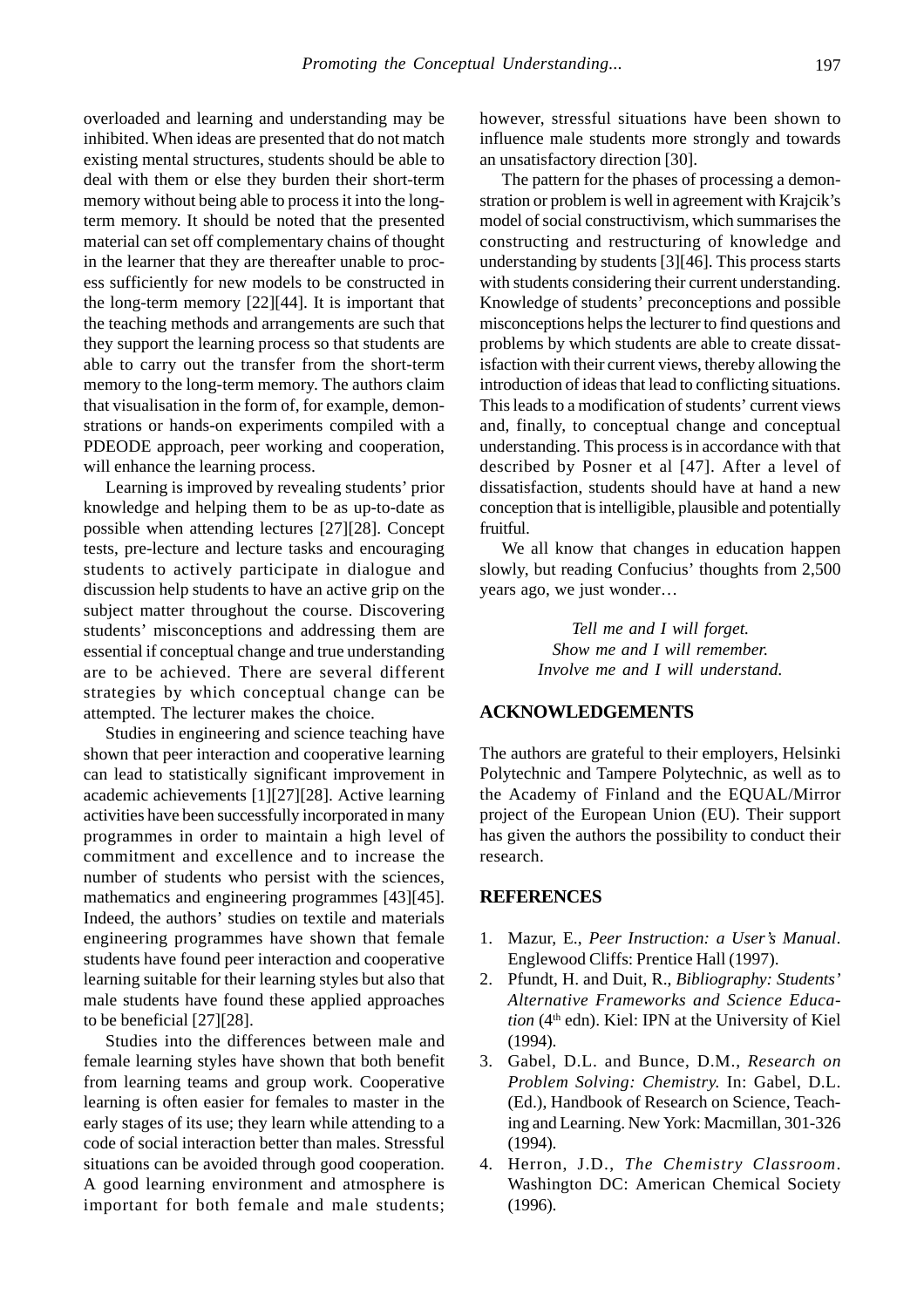- 5. Sawrey, B.A., Concept learning versus problem solving: revised. *J. of Chemical Educ.*, 67, **3**, 253-254 (1990).
- 6. Lin, H-S., The effectiveness of teaching chemistry through the history of science. *J. of Chemical Educ.*, 75, **10**, 1326-1330 (1998).
- 7. Gabel, D.L, Sherwood, R.D. and Enochs, L.J., Problem-solving skills of high school chemistry students. *J. of Research in Science Teaching*, 21, **2**, 221-233 (1984).
- 8. Nurrenbern, S.C. and Pickering, M., Concept learning versus problem solving: is there a difference? *J. of Chemical Educ.*, 64, 508-510 (1987).
- 9. Pickering, M., Further studies on concept learning versus problem solving. *J. of Chemical Educ.*, 67, **3**, 254-255 (1990).
- 10. Lythcott, J., Problem solving and requisite knowledge of chemistry. *J. of Chemical Educ.*, 67, **3**, 248-252 (1990).
- 11. Hobden, P., *The Role of Routine Problem Tasks in Science Teaching.* In: Fraser, B.J. and Tobin, K.G. (Eds), International Handbook of Science Education. London: Kluwer Academic Publishers, 219-231 (1998).
- 12. Pushkin, D.B., Introductory students, conceptual understanding, and algorithmic success. *J. of Chemical Educ.*, 75, **7**, 809-810 (1998).
- 13. Ausubel, D.P., *Educational Psychology: a Cognitive View.* New York: Holt, Rinehart and Winston (1968).
- 14. Nurrenbern, S.C., Piaget's theory of intellectuel developments revisited. *J. of Chemical Educ.*, 78, **8**, 1107-1110 (2001).
- 15. Fosnot, C.T., *Constructivism: a Psychological Theory of Learning.* In: Fosnot, C.T. (Ed.), Constructivism: Theory, Perspectives and Practice. New York: Teachers College Press, 8-33 (1996).
- 16. Roadruck, M.D., Chemical demonstrations; learning theories suggest caution. *J. of Chemical Educ.*, 70, **12**, 1025-1028 (1993).
- 17. Kolari, S., An Active Role for Students in the Learning Process in Engineering Education: Interactive Teaching Methods in Promoting Understanding. Doctoral dissertation, Tampere University of Technology, Publication 407 (2003).
- 18. Savander-Ranne, C., An Active Role for Students in the Learning Process in Engineering Education: A Means to Develop Conceptual Understanding. Doctoral dissertation, Tampere University of Technology, Publication 408 (2003).
- 19. Mayer, R.E., *The Promise of Educational Psychology. Learning in the Content Area.* Englewood Cliffs: Prentice-Hall, 5-20 (1999).
- 20. Johnstone, A.H., Chemistry teaching science or alchemy? *J. of Chemical Educ.*, 74, **3**, 262-268 (1997).
- 21. Kolb, D.A., *Experiential Learning*. Englewood Cliffs: Prentice-Hall, 40-78 (1984).
- 22. Kolari, S. and Savander-Ranne, C., Are your students learning or are they just watching? *Proc.* 5*th UICEE Annual Conf. on Engng. Educ.*, Chennai, India, 107-110 (2002).
- 23. Gabel, D., *The Complexity of Chemistry and Implications for Teaching.* In: Fraser, B.J. and Tobin, K.G. (Eds), International Handbook of Science Education. London: Kluwer Academic Publishers, 233-248 (1998).
- 24. Nakleh, M.B., Why some students don't learn chemistry? *J. of Chemical Educ.*, 69, **3**, 191-196 (1992).
- 25. Duit, R. and Treagust, D.F., *Learning in Science – from Behaviourism towards Social Constructivism and Beyond*. In: Fraser, B.J. and Tobin, K.G. (Eds), International Handbook of Science Education. London: Kluwer Academic Publishers, 3-25 (1998).
- 26. De Jong, O., Korthagen, F. and Wubbels, T., *Research on Science Teacher Education in Europe: Teacher Thinking and Conceptual Change.* In: Fraser, B.J. and Tobin, K.G. (Eds), International Handbook of Science Education. London: Kluwer Academic Publishers, 745-758 (1998).
- 27. Kolari, S. and Savander-Ranne, C., Total integration and active participation in the learning process in textile engineering education*. World Trans. on Engng. and Technology Educ.*, 1, **2**, 261-274 (2002).
- 28. Kolari, S. and Savander-Ranne, C., A materials engineering lecture course with a more active and responsible role for the students. *World Trans. on Engng. and Technology Educ.*, 2, **1**, 157- 171 (2003).
- 29. Felder, R.M. and Silverman, L.K., Learning and teaching styles*. Engng. Educ.*, 78, **7**, 674-681 (1988).
- 30. Gurian, M. and Henley, P., *Boys and Girls Learn Differently.* San Fransisco: Jossey-Bass, 44-49 (2001).
- 31. Kolari, S. and Savander-Ranne, C., Why do our students not learn as we wish them to? *Proc. 2nd Global Congress on Engng. Educ.*, Wismar, Germany, 153-155 (2000).
- 32. Kolari, S. and Savander-Ranne, C., Will the application of constructivism bring a solution to today's problems of engineering education? *Global J. of Engng. Educ.*, 4, **3**, 275-280 (2000).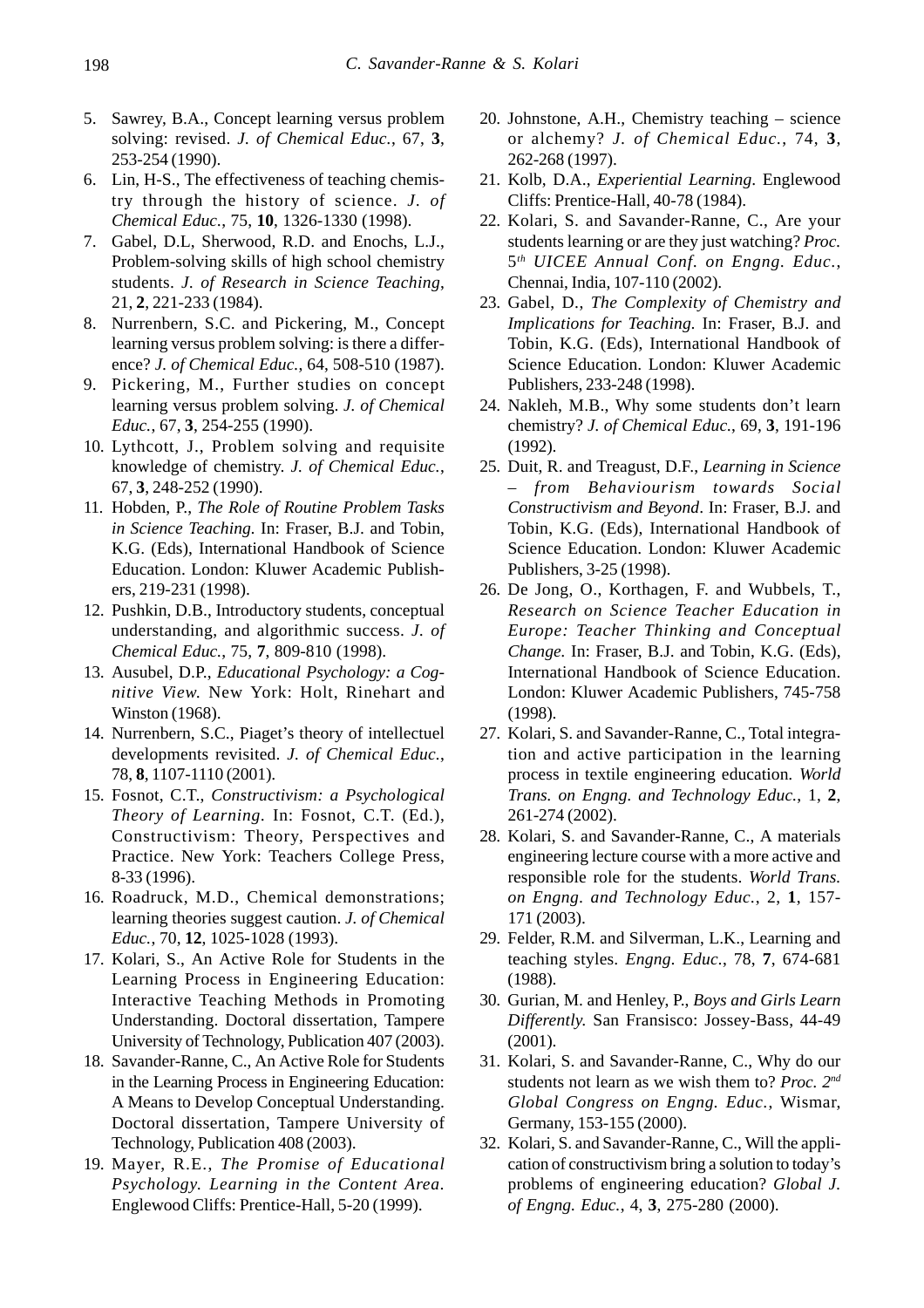- 33. Brown, A.L. and Palincsar, A.S., *Guided Cooperative Learning and Individual Knowledge Acquisition.* In: Resnick, L.B (Ed.), Knowing, Learning and Instruction. Essays in Honor of Robert Glaser. Hillsdale: Lawrence Erlbaum, 395-451 (1989).
- 34. Johnson, D. and Johnson R., *Co-operative Learning and Achievement*. In: Sharan, S. (Ed.), Co-operative Learning: Theory and Research. New York: Praeger, 23-37 (1990).
- 35. Damon, W., *Peer Relations and Learning*. In: Husén, T. and Postlethwaite, T.N. (Eds), The International Encyclopedia of Education. Oxford: Pergamon, 4368-4372 (1994).
- 36. Vygotsky, L.S., *Mind in Society: The Development of Higher Psychological Processes.* Cambridge: Harvard University Press (1978).
- 37. Tao, P-K. and Gunstone, R.F., Conceptual change in science through collaborative learning at the computer. *Inter. J. of Science Educ.*, 21, **1**, 39-57 (1999).
- 38. White, R.T. and Gunstone, R., *Probing Understanding.* London: Falmer Press (1993).
- 39. http://jchemed.chem.wisc.edu/JCEWWW/ Features/CQandChP/CQs/WhatAreCQs.html
- 40. Kolari, S., Visualisation as a tool for teaching and learning. *Proc.* 6*th UICEE Annual Conf. on Engng. Educ.*, Cairns, Australia, 91-94 (2003).
- 41. Kolari, S. and Savander-Ranne, C., You know it, but do you actually understand it? *Proc.* 5<sup>th</sup> Baltic *Region Seminar on Engng. Educ.*, Gdynia, Poland, 69-72 (2001).
- 42. Gang, S., Decisive factors in teaching and learning. *The Physics Teacher,* 38, 408-410 (2000).
- 43. Bowen, C.W. and Phelps, A.J., Demonstrationbased cooperative testing in general chemistry: a broader assessment-of-learning technique. *J. of Chemical Educ.*, 74, **6**, 715-719 (1997).
- 44. Rowe, M.B., Getting chemistry off the killer course list. *J. of Chemical Educ.*, 60, **11**, 954-956 (1983).
- 45. Zumdahl, S.A., Mission impossible? Improving retention of science majors among minorities and women. *J. of Chemical Educ.*, 73, **11**, A266- A267 (1996).
- 46. Krajcik, J.S., *Developing Students' Understanding of Chemical Concepts.* In: Glynn, S.M., Yeany, R.H. and Britton, B.K. (Eds), The Psychology of Learning Science. Hillsdale: Lawrence Erlbaum, 117-147 (1991).
- 47. Posner, G.J., Strike, K.A., Hewson, P.W. and Gertzog, W.A., Accommodation of a scientific

conception: toward a theory of conceptual change. *Science Educ*., 66, 211-227 (1982).

#### **BIOGRAPHIES**



Carina Savander-Ranne is a senior lecturer at the Helsinki Polytechnic in Helsinki, Finland, where she has been teaching chemistry and material sciences since 1982. She is presently doing research in the field of engineering education and engineering pedagogy at Tampere Polytechnic. She

received her MSc in chemical engineering at the Helsinki University of Technology, Helsinki, Finland. Her postgraduate studies have been in the field of corrosion engineering, material sciences and pedagogy. She finished her doctoral thesis in 2003 in the field of materials engineering at Tampere University of Technology.

She was employed by industry before her career as a lecturer. She worked with civil engineering, specialising in water plants. She is also currently working as a teacher educator, her special field being teacher-training programmes for engineering educators.



Samuli Kolari is a principal lecturer at Tampere Polytechnic, Tampere, Finland. He is presently undertaking research in the field of engineering education and engineering pedagogy. He received his MSc degree in physics at the University of Turku in 1975 and his postgraduate degree of

LicSc in 1979, also from the University of Turku. He graduated with his Doctor of Technology at Tampere University of Technology in 2003 in the field of materials engineering.

Before his career as an engineering educator, he worked as a researcher in the field of solid state physics at Wihuri Physical Laboratory for seven years. He still works as a part-time consultant for industry. He has been working as an engineering educator for the last 25 years with special interest in pedagogical matters of science and engineering education.